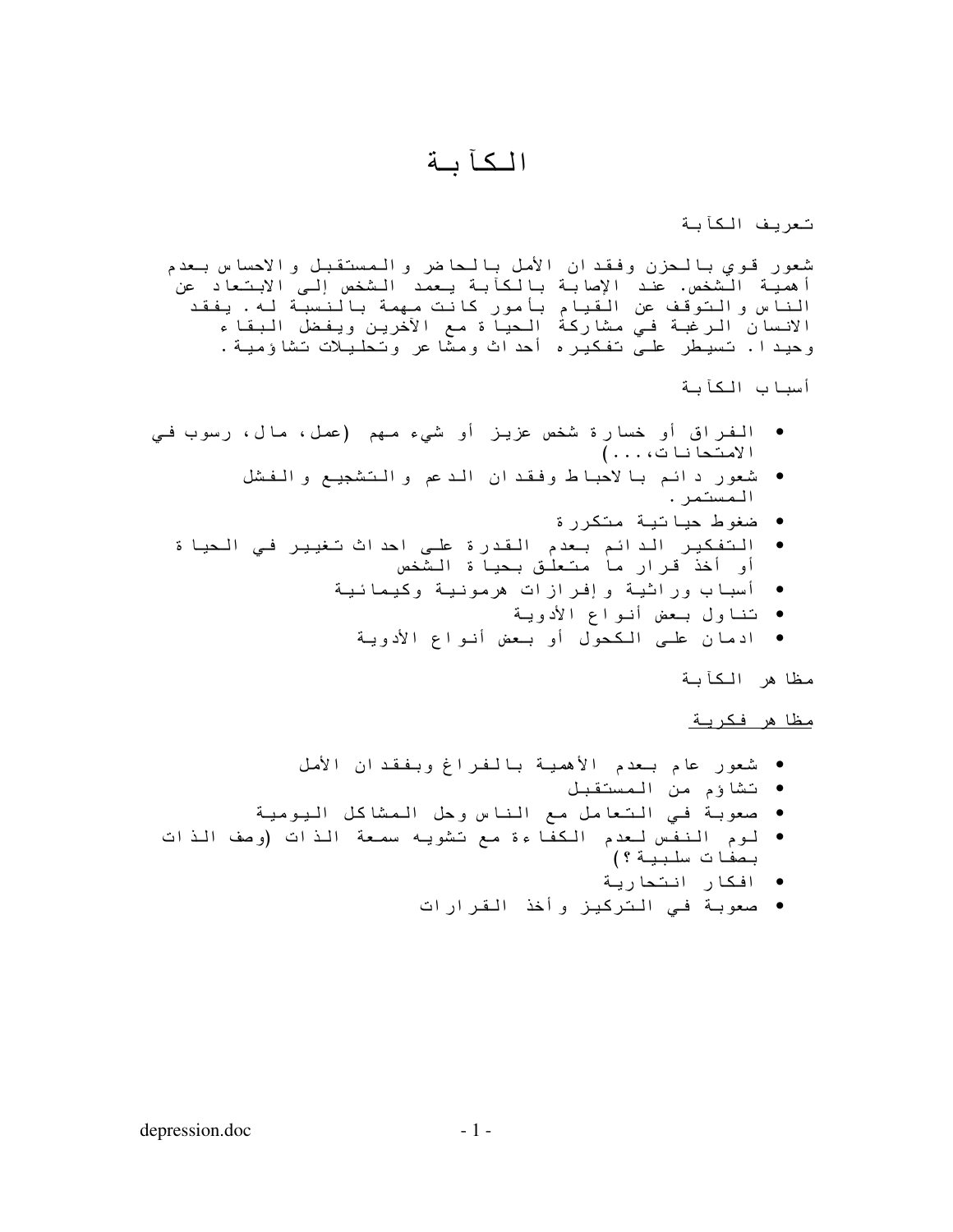## <u>مظاهر سلوكية</u>

- عدم الاهتمام بالمظهر الخارجى، اهمال الهندام والنظافة الشخصبة
- وجه قاتم بلا حياة (تعابير وجه تشير دائما إلى الحزن؟)
- التحرك ببطء وعدم القيام بأي شيء او كثرة الحركة وانزعا ج د ائم
	- قلـة الكلام وبطئـه، يـجيب الـشخص بـجمل ومفردات قصيرة
	- انسحاب من الحيا ة الاجتما عية (عدم الاختلاط مع الناس وتفضيل البقا ء وحيد ا).
		- انخفاض الأنتاجية فى العمل

مظا هر نفسية

- الشعور بالحزن والرفض لفترة طويلة
- الشعور بعدم أهمية الشخص وفقدان متعة الحيا ة
- سرعة البكا ء، ممكن ظهور ه كرد ة فـعل للـغضب أو الانزعا ج و غير مرتبط بمواقف معينة

## <u>مظا هر جسدية (فيزيولوجية)</u>

- فقدان الشهية وخسارة الوزن أو زيادة الشهية والوزن
	- امساك معوى
- أرق خلال الليل، صعوبة في الاغفاء، الاستيقاظ باكرا، الاستيقاظ خلال الليل أو النوم لفترات أطول من العادة، أحلام مزعجة
- عدم انتظام العادة الشهرية لدى النساء (عدم ظهور العادة  $\bullet$ الشهرية في موعد ها ؟)
	- فقدان الرغبة بممارسة الجنس

أنواع الكأبة

- كأبة لفترة زمنية محددة وقصيرة
- كأبة لفترات زمنية متكررة أكثر من مرتين على الأقل
	- كأبة مستمرة لفترات طويلة (قد تمتد إلى سنين)
		- كأبة قوية تجعل الشخص يفكر با لانتحار